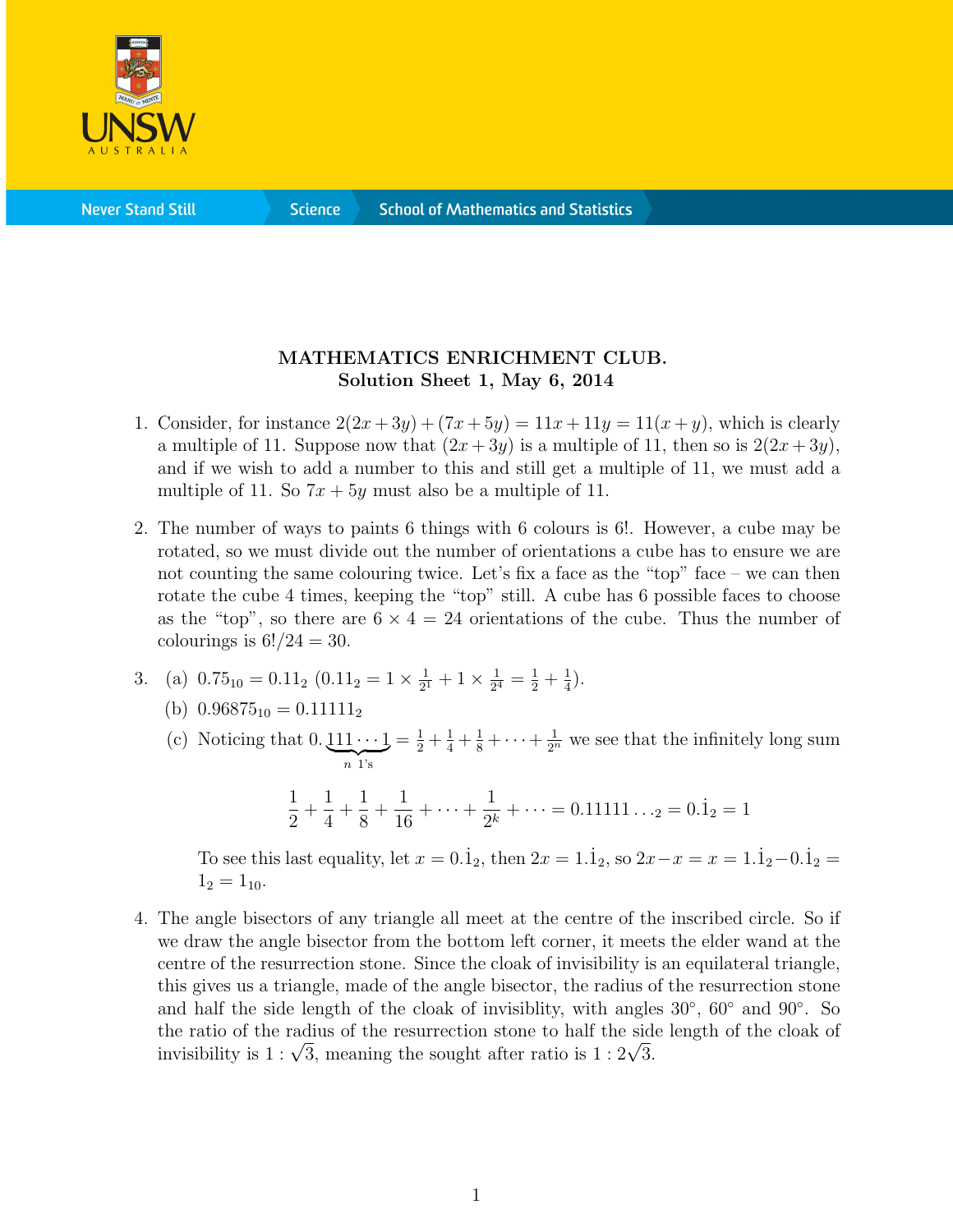

- 5. (a) Draw in the red lines  $DP$ ,  $FP$  and  $EP$ . Note that the quadrilaterals  $EPDC$ and FPDB are cyclic. So  $\angle DPF = \pi - \angle DBF$  and  $\angle EPD = \pi - \angle ECD$ . Since the three red lines all meet at a point  $\angle EPF + \angle EPD + \angle DPF = 2\pi$  so  $2\pi + \angle EPF = 2\pi + \angle ECD + \angle FBD$  so  $\angle EPF = \angle ECD + \angle FBD = \pi - \angle EAF$ (angle sum of triangle  $ABC$ ) and so  $AEPF$  is a cyclic quadrilateral so a circle must pass through those four points.
	- (b) This solution provided by Michelle Royters.



Draw in the red lines DP, PB and PC. We will show that  $\angle CPB = \angle CAB$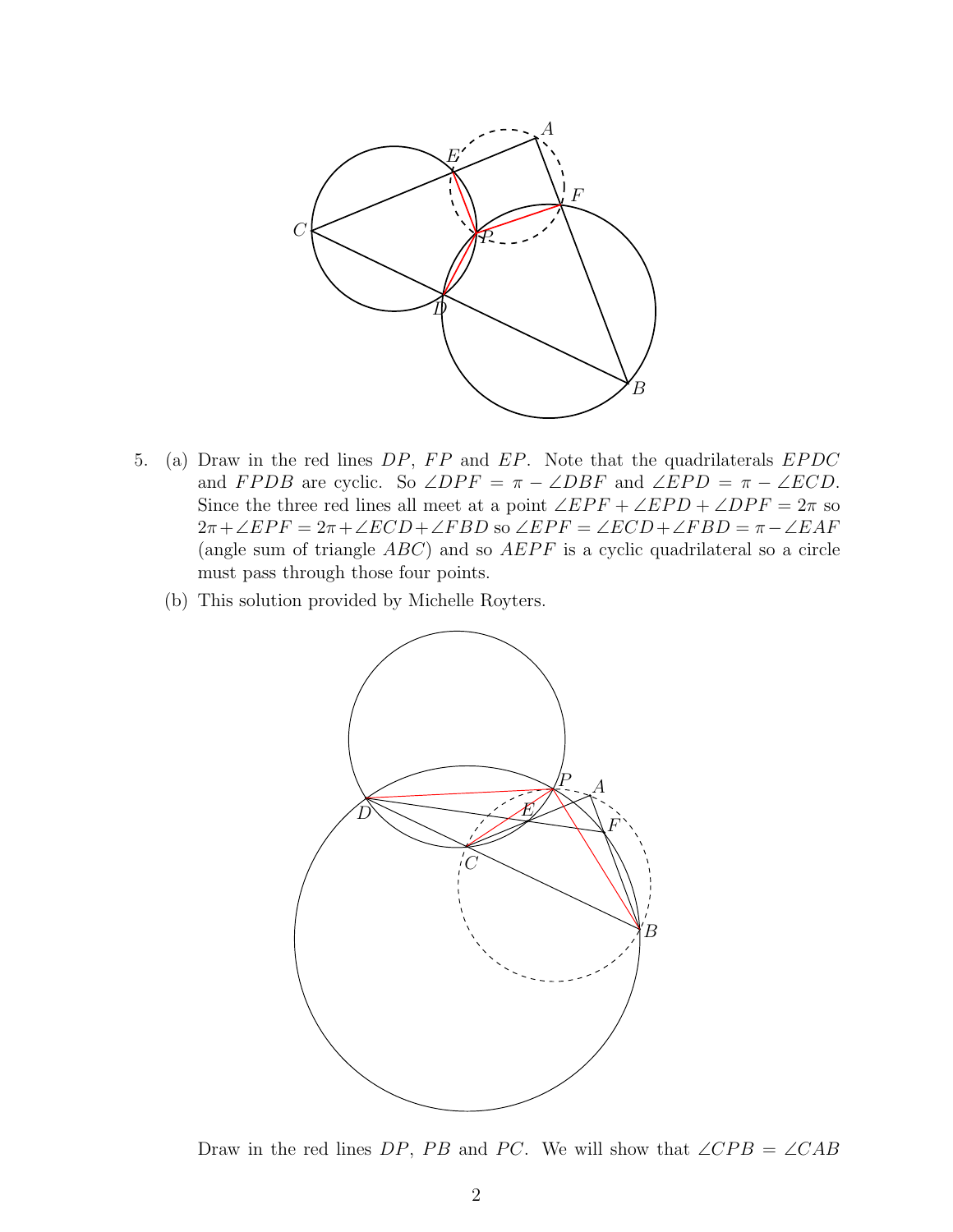which proves that CPAB is a circle. Let  $\angle DPC = x$  and  $\angle CPB = y$ . Since angles  $\angle DPC$  and  $\angle DEC$  stand on the same arc of circle  $DPEC$  they are equal, so ∠DEC = x. Similarly angles ∠DPB and ∠DFB stand on the same arc of circle DPFB and so are equal, i.e.  $\angle$ DFB =  $x + y$ . Now  $\angle$ DFB is exterior to triangle AEF, so  $\angle$ DFB =  $x + y = \angle AEF + \angle EAF$  and  $\angle AEF = x$  as it is vertically opposite  $\angle DEC = x$ . Thus  $\angle EAF = \angle CAB = y = \angle CPB$ .

6. A two digit narcisstic number with digits ab must satisfy

$$
a^2 + b^2 = 10a + b
$$

or

$$
a^2 - 10a = b - b^2.
$$

Now given an a, we can compute what b must be. For instance, for  $a = 1$  we must have  $b^2 - b - 9 = 0$  or  $b = \frac{1}{2} \pm \frac{1}{2}$  $\frac{1}{2}\sqrt{37}$ . Neither of those are the integers  $0, 1, \ldots, 9$  so there are no narcissistic numbers of the form 1b. If  $a = 2$  we must have  $b^2 - b - 16$  or  $b = \frac{1}{2} \pm \frac{1}{2}$  $\frac{1}{2}\sqrt{65}$  which are, again, not integers, so there are no narcissistic numbers of the form 2b. Repeat for  $a = 3, 4, \ldots, 9$  and you'll see that there are no 2-digit narcissistic numbers.

## Senior Questions

1. The trick here is to notice, that at some point  $x = N$ , the gradient of  $f(x)$  is positive for all  $x > N$ , so no matter the value of  $f(N)$ , since it will always be pointing upwards, it will eventually be positive. By differentiating

$$
f'(x) = \ln \frac{10}{9} - \frac{1}{x}.
$$

Since  $\frac{1}{x} \to 0$  and  $\ln \frac{10}{9} > 0$  there's an M at which  $\ln \frac{10}{9} > \frac{1}{x}$  $\frac{1}{x}$  for all  $x > M$ . A quick rearranging says that for  $M = \frac{1}{\ln \frac{10}{9}}$ , this is true. (Note that  $\tilde{N} \neq M$ , only the existence of such an  $M$  proves the existence of such an  $N$ ).

2. We have shown that for  $x > N$  for some N that

$$
(x-1)\ln 10 - x\ln 9 - \ln x > 0
$$

which, with some rearranging becomes

$$
x \ln 9 + \ln x < (x - 1) \ln 10
$$
\n
$$
x9^x < 10^{x-1}.
$$

3. Consider an *n*-digit narcissistic number  $d_1 d_2 \cdots d_n$ . It would need to have

$$
d_1^n + d_2^n + \dots + d_n^n = 10^n d_1 + 10^{n-1} d_2 + \dots + 10 d_{n-1} + d_n.
$$

The largest each digit can be is 9 so the largest possible value for the left hand side in the above is  $n9^n$ . The smallest the right hand side may be is when  $d_1 = 1$  and all